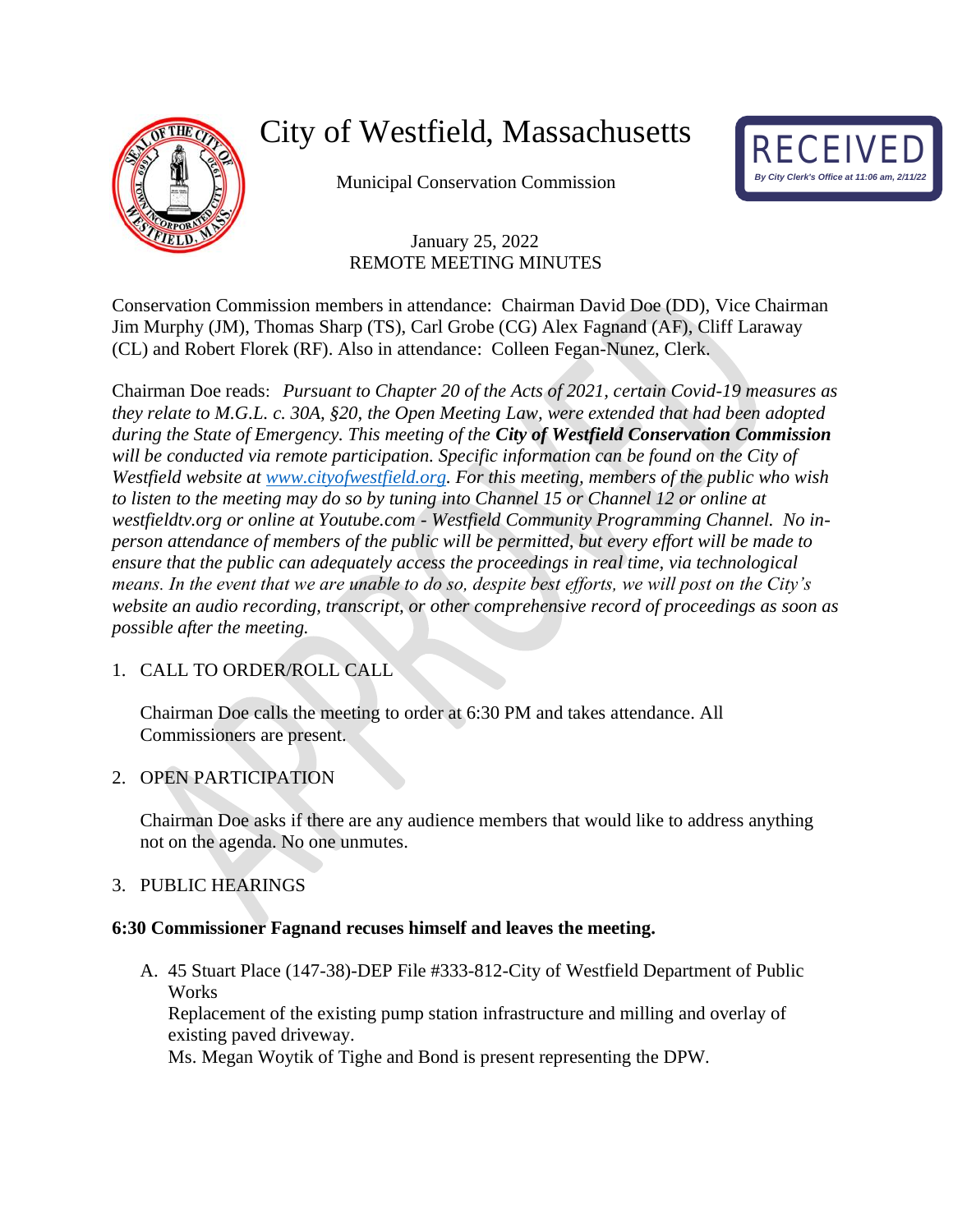Chairman Doe reads the legal language. Ms. Woytik explains the project which includes some tree removal, replacement of the existing pump station and milling and overlay of the existing paved driveway. She shows the Commission the plans and photos. The Commission asks for a site visit with the trees that are to be removed, tagged.

Commissioner Grobe motions to continue until February 8, 2022 at 6:30 PM and is seconded by Commissioner Florek. CG-Yes, JM-Yes, TS-Yes, RF-Yes, CL-Yes The motion passes.

#### **6:48 PM Commissioner Fagnand returns to the meeting.**

- 4. PUBLIC MEETINGS-There are none at this time.
- 5. ENFORCEMENT
	- A. 224-226 Russellville Road (62R-27-1)-William and Kristine Sheldon/Done Right Homes, LLC-DEP File #333-769 Potential Violation Mr. William Sheldon is present.

Chairman Doe visited the site with Mr. Casey Berube from the Westfield DPW. He states that there is a new owner of the properties. He asks if the Order of Conditions goes with the property. The Commission is unsure how there was a closing on the property with an open OOC. Chairman Doe states that the properties that are involved in the DPW restriction are 226 and 232 Russellville Road. Not on 224 Russellville Road. He explains that the DPW is looking to install a shallow drain inlet structure to intercept water coming off the hill from between 226 and 232 Russellville Road. The drain structure would have one pipe conveying water northerly and daylighting at the existing headwall/culvert located between 232 and 240 Russellville Road. In order to run the pipe we'll need to cut, remove and replace the driveway apron at 232 Russellville Road within our right of way.

Commissioner Sharp motions to issue an Emergency Certification and is seconded by Commissioner Grobe. . CG-Yes, JM-Yes, TS-Yes, RF-Yes, AF-Yes, CL-Yes The motion passes.

B. 300 Union Street (35R-22)-Custom Railing Metal Fabricators Violation.

Clerk Nunez states that Mr. Cote has contacted R. Levesque Assoc. Inc. and is waiting to hear back from them to set up an appointment.

C. 277 Russellville Road (62R-12)-Justin and Candice Curran Potential Violation.

Clerk Nunez states that she received a call from a concerned citizen stating that the landowners were cutting trees in the Buffer Zone. Clerk Nunez states that she sent a Cease and Desist letter to the land owner but has not heard back from them yet.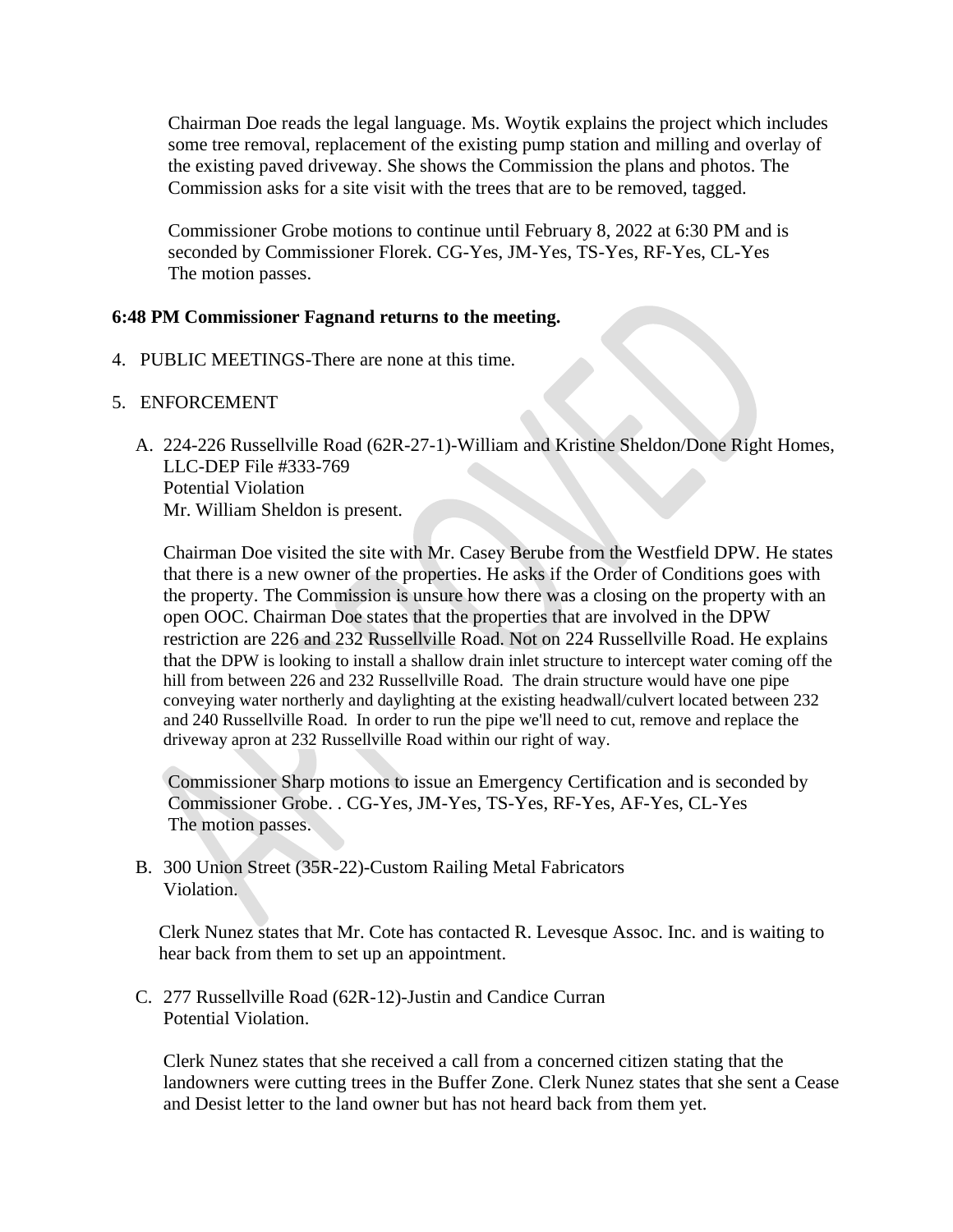Vice Chairman Murphy motions to ratify the Cease and Desist order for a potential violation and is seconded by Commissioner Grobe. CG-Yes, JM-Yes, TS-Yes, RF-Yes, AF-Yes, CL-Yes The motion passes.

#### 6. DISCUSSION

A. 224-226 Russellville Road (62R-27-1) -DEP File #333-769-William and Kristine Sheldon/Done Right Homes, LLC Request for Certificate of Compliance.

Chairman Doe states that the Commission will wait for this until the City Solicitor answers our questions.

B. Russell Road (33R-3)-DEP File #333-158 and DEP File #333-181-Donald LaFogg- to Request for Certificate of Compliance.

Clerk Nunez states that for file #333-158 there is no file and for 333-181 there is a partial COC that has been issued. Commissioner Florek and Vice Chairman Murphy drove past and there is no obvious work being done on the property. Clerk Nunez states that finding paperwork from files that old is very difficult. Commissioner Fagnand states that seeing no other out but to issue a COC the Commission should issue these to clean up the paperwork.

Commissioner Fagnand motions to approve the Certificate of Compliance on both DEP File #333-158 and DEP File #333-181and is seconded by Commissioner Grobe. CG-Yes, JM-Yes, TS-Yes, RF-Yes, AF-Yes, CL-Yes The motion passes.

C. Russell Road (33R-25)-DEP File #333-557-Jean Doiron Request for Certificate of Compliance.

Clerk Nunez states that this is another old file, from 2004 she states that there are no plans in the file and the consultant that worked on the property does not have any plans. She shows photos of the building and the wetland area. Vice Chairman Murphy states that because of the age of the building, the COC should be issued.

Vice Chairman Murphy motions to approve the Certificate of Compliance and is seconded by Commissioner Florek. CG-Yes, JM-Yes, TS-Yes, RF-Yes, AF-Yes, CL-Yes The motion passes.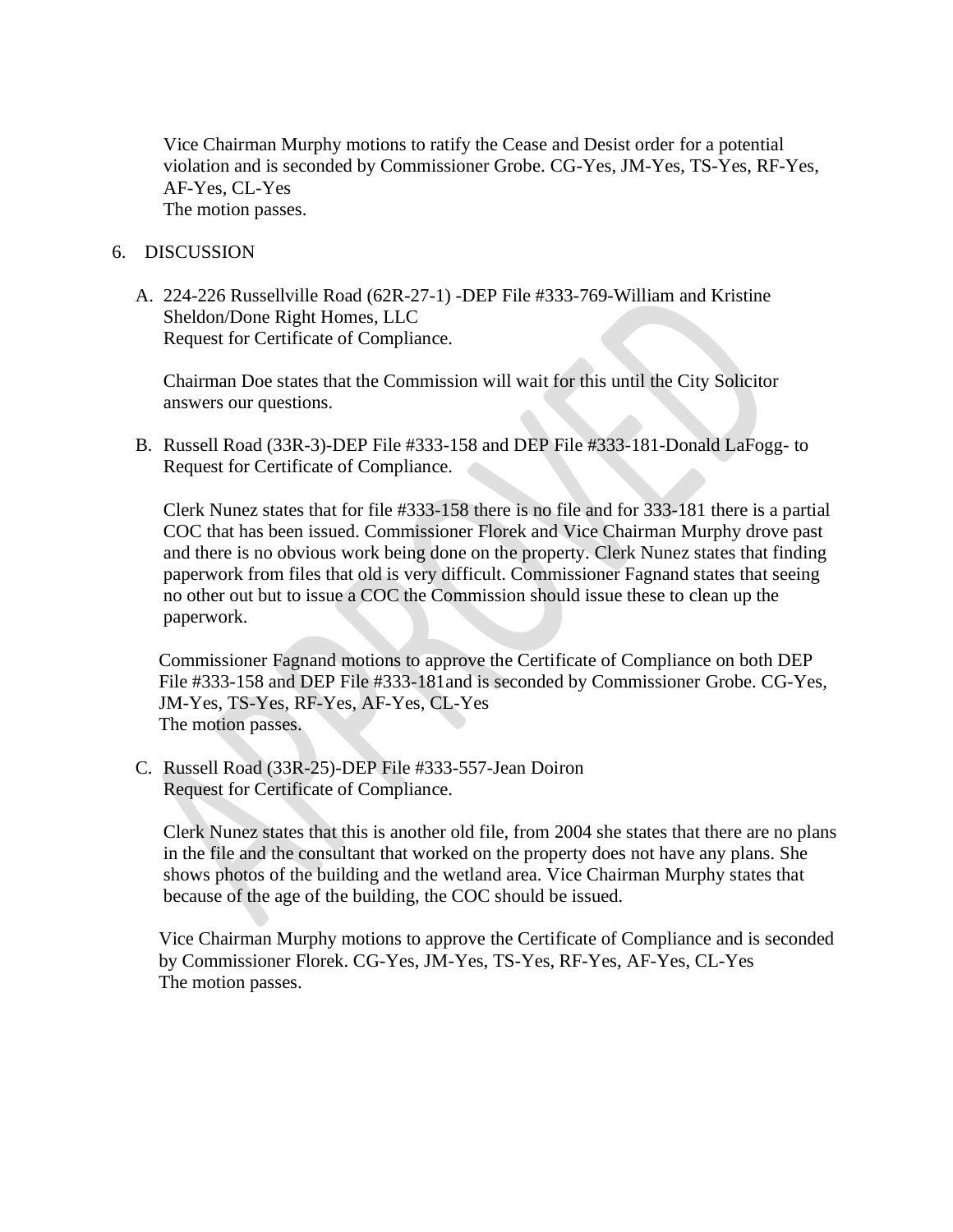D. West Road-City of Westfield Department of Public Works (DPW) Emergency Certificate for water on the road.

Chairman Doe states that he visited the site. He explains the problem which consists of around 300 feet of flow onto West Road. Chairman Doe states that Mr. Berube of the the DPW would like to create a swale to redirect the flow into an adjacent field and on in to the stream approximately 200 feet away. He states that he would like the DPW to get a professional opinion. A consultant would enable the work to be completed without damaging the wetlands. The Commission is unsure of the size of the resource area and is concerned about completely empting the pond near the road.

Vice Chairman Murphy motions to have the DPW hire a wetland consultant to review this property, the wetland, the existing pond, the overflow on to the road and present a solution to the flow over the road and is seconded by Commissioner Sharp. CG-Yes, JM-Yes, TS-Yes, RF-Yes, AF-Yes, CL-Yes The motion passes.

### 7. OTHER ITEMS

A. Minutes of January 11, 2022.

Clerk Nunez states that she has made to corrections to the minutes. On was a spelling issue and the other was that Mr. Kopatz was not actually visually seen in the camera during his section of the Zoom meeting, so she removed him as being present.

Commissioner Sharp motions to approve the minutes of December 14, 2021 after the two corrections discussed are made and is seconded by Commissioner Grobe. CG-Yes, JM-Yes, TS-Yes, RF-Yes, AF-Yes, CL-Yes The motion passes.

#### 8. COMMISSION DISCUSSION

- A. Regulations and Procedures Q & A-There are none at this time.
- B. Wetland Ordinance Update

Chairman Doe states that the Ordinance is to go before the Natural Resources subcommittee on Thursday 1/27/2022.

C. Coordinator Position

Chairman Doe states that there have been no viable applicants so far. He states that the Personnel Department will advertise on more looked at web sites. Vice Chairman Murphy states that he will call the head of Personnel to find out what these web sites are and to suggest putting the posting on places that would be more aimed toward the sciences.